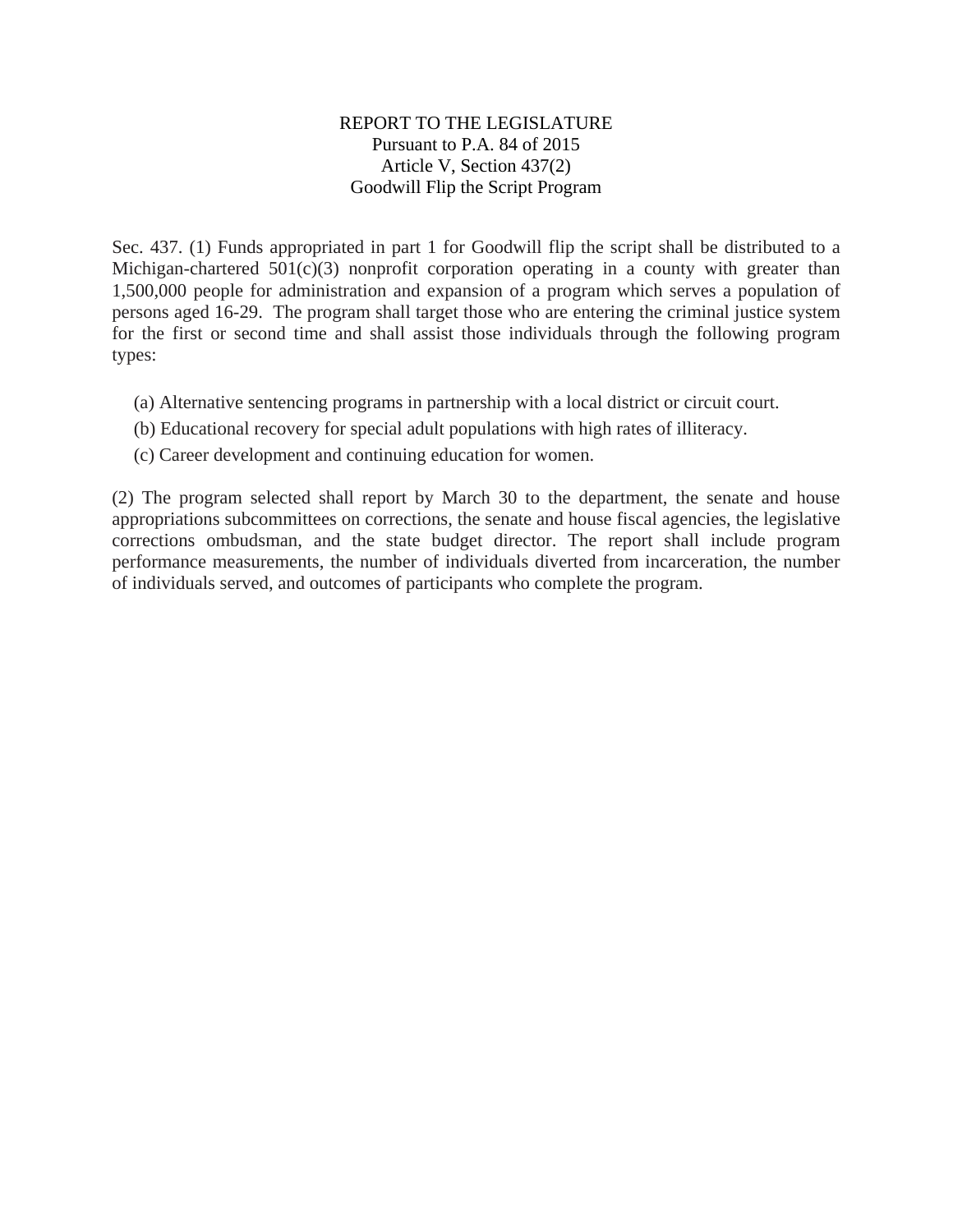



# **SAFER COMMUNITIES STRONGER FAMILIES INITIATIVE**

**March 30, 2016 Report** (Quarterly Data Updated Through December 31, 2015)

Project Funded by:

Michigan Department of Corrections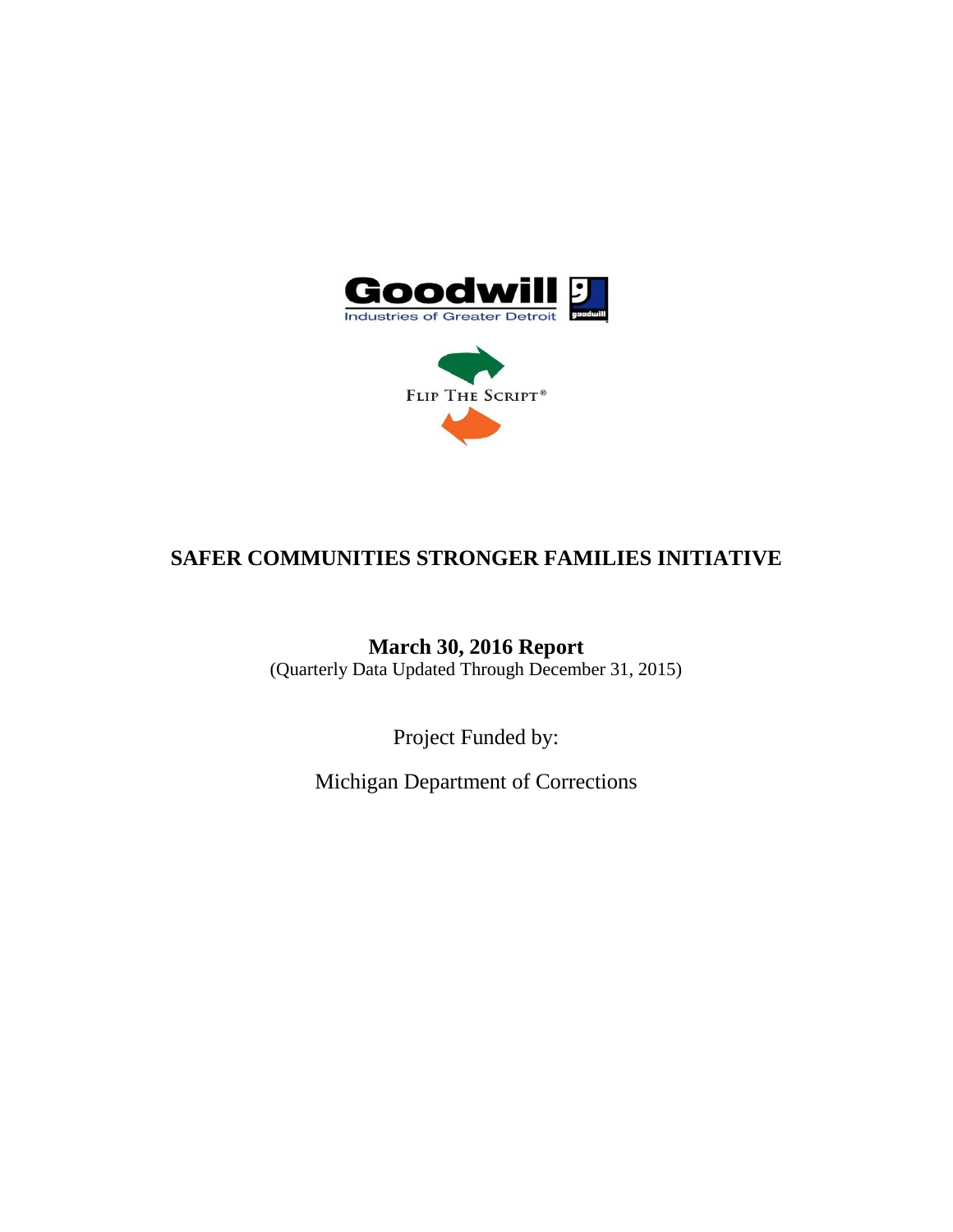#### Background

Goodwill Industries of Greater Detroit's Flip the Script: Safer Communities, Stronger Families (SCSF) program was implemented to address and remediate the non-productive path of individuals ages  $16 - 29$ , who have entered into the criminal justice process for the first or second time, with the prospect of multi-year imprisonment in a Michigan Department of Corrections facility. Utilizing a proven process of 'wrap-around' concept and individualized commitment to participants, educational competency improvement, job readiness development and job placement in a disciplined, yet caring work environment; SCSF has elicited significant and meaningful individual quality-of-life improvement within one's family and community.

The program design focused on three components: 1) alternative sentencing programs in partnership with a local district or circuit court, 2) educational recovery for special adult populations with high rates of illiteracy; and 3) career development and continuous education for women. A total 300 individuals were enrolled in the three program components during the period January 1, 2015 through December 31, 2015. One-hundred thirty seven (137) community- based alternative sentencing program completers; 75 individuals secured competitive employment at an average hourly wage rate of \$9.20. Seventy-three (73) education recovery participants increased their math, reading and language arts proficiency a minimum two grade levels.

During the first year, the Safer Community Stronger Families service program has demonstrated that individuals motivated to get the services and support they need to "flip the script" in their lives can overcome personal, societal, and employment barriers to improve their life quality when engaged in a comprehensive supportive approach to deal with the barriers that prevent them from achieving work identity development, overcome their illiteracy and connection to first time, continuous employment and job retention.

Goodwill Industries of Greater Detroit's Flip the Script program expanded its partnership with the local Michigan Department of Corrections, Wayne County Third Circuit Court and Wayne County Jails and Courts who supported the Safer Communities Stronger Families initiative as a viable and relevant alternative to their sentencing options for first or second time probationers. The courts have expressed their interest to increase the referrals for services in the second year of the initiative given the initial outcomes and solidified enrollment process between our organizations.

Goodwill Industries of Greater Detroit appreciates and values the trust of the Michigan Department of Corrections and the Legislature to continue providing probationers with a long-term, life-changing opportunity to rebuild their lives and provide a positive impact to themselves, their families and their community.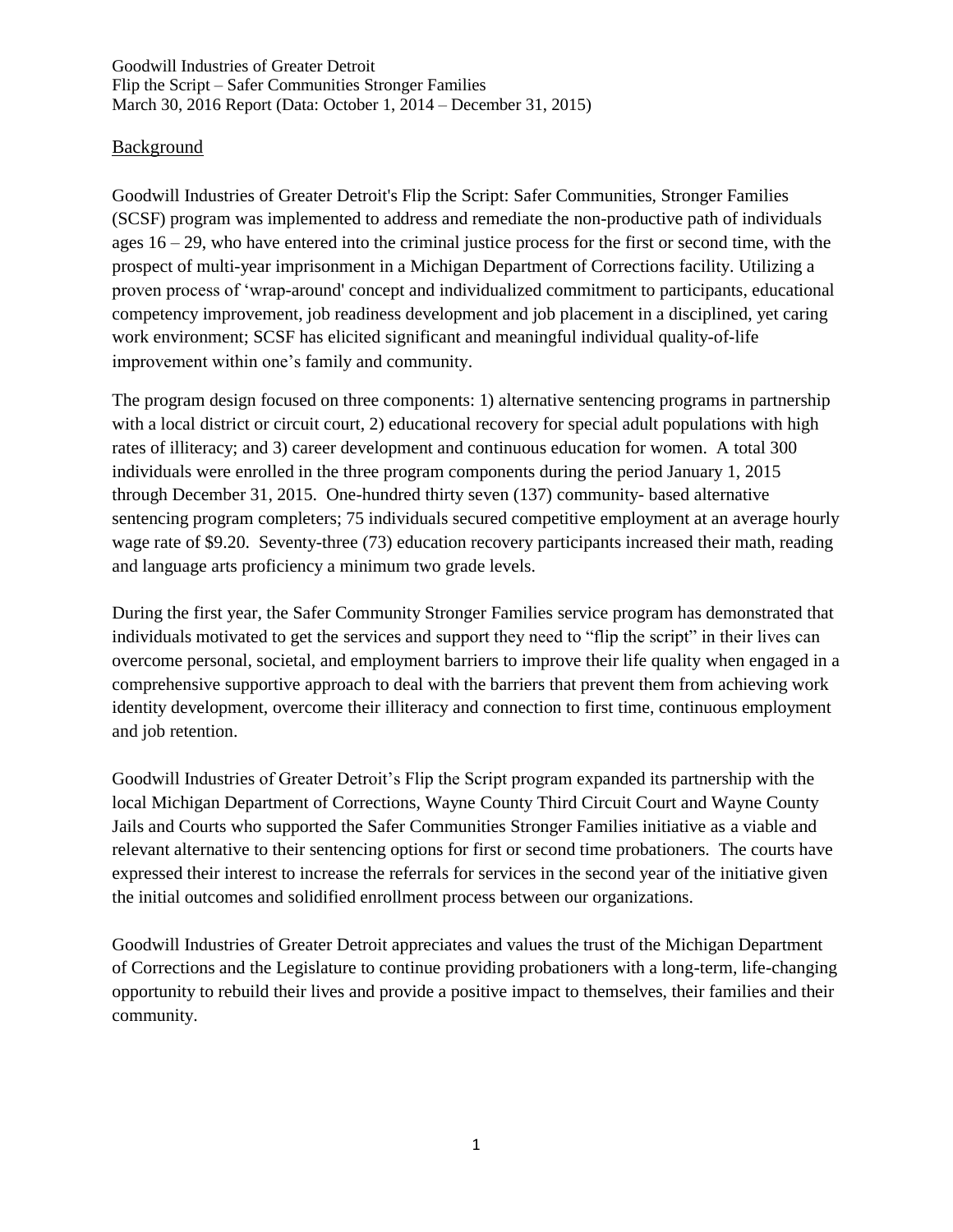## Service Components Implementation and Participants Outcomes

# a. Community Based Alternative Sentencing Program

This service component encompasses Flip the Script's trademarked *"Rites of Passage"* life and social skills modules, academic and employability skills development, time-limited paid transitional work experience, and job placement and job retention services. The first cohort (46 individuals) entered program January 12, 2015. Each individual is assigned a case manager to serve as a coach and facilitate needed wraparound services coordination. Upon program enrollment each individual engages in an extensive needs assessment within their initial four (4) weeks of program as a critical element of the *"Rites of Passage"* module. Personal needs are systematically addressed based on the probationers' demonstrated commitment, attendance and punctuality, and the consistency of their participation.

Each participant developed a personal life sustainability plan with defined goals and objectives.

|                                                           | <b>PLANNED</b>      | <b>ACTUAL</b>        |
|-----------------------------------------------------------|---------------------|----------------------|
|                                                           | <b>OUTCOMES</b>     | <b>OUTCOMES</b>      |
|                                                           | $10/1/14 - 9/30/15$ | $10/1/14 - 12/31/15$ |
| Number Individuals Diverted by Third Circuit Court        | 185                 | 198                  |
| Number of Program Completers                              | 148                 | 137                  |
| Number of program non-completers                          |                     | 61 <sup>1</sup>      |
| Number of Job Placements                                  | 103                 | $75^{2}$             |
| Number of individuals diverted who were non-compliant     |                     | 51                   |
| with court order but who remain on court order for future |                     |                      |
| enrollment                                                |                     |                      |

 $1$  Sixty-one (61) participants were active in community based alternative programming on 12/31/15.

 $^2$  Sixty (60) participants obtained 75 job placements. Fifteen (15) participants secured a second job placement. Average hourly wage rate of \$9.70. Types of jobs secured: customer service, factory/manual labor, building maintenance, food service, retail/sales, building trades. Employment retention rate of individuals reaching employment 30 days = 90%; 60 days = 86%; 90 days = 80%.

Participants profile:

The participants profiles reflect young men and women 16-29 years of age previously earmarked for possible immediate or eventual correctional confinement who were diverted to Goodwill Industries of Greater Detroit's Flip the Script services.

These young men have displayed an inability to mature and/or matriculate in a normal manner within society where without intervention, structure, training and instruction, that meticulously walks them through a maturation process with an end result of academic enhancement, high school qualification completion, pre-employment training, employment placement and financial literacy.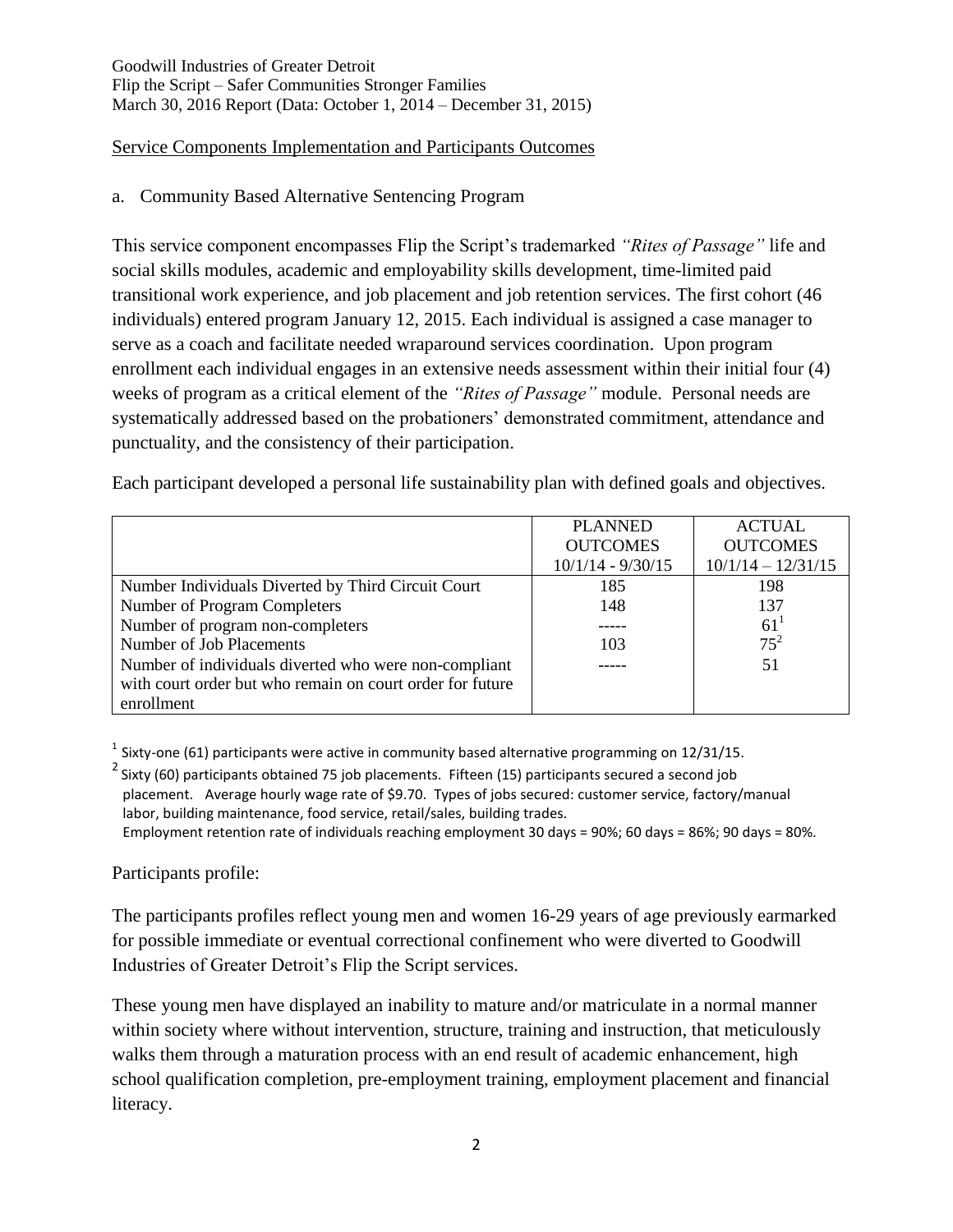The typical probationer (male and female) enrolled in Safer Communities Stronger Families have for the most part resided in fatherless homes, households, families and importantly communities not populated by positive males and overwhelmed female headed households in poverty and drug infested neighborhoods. If sentenced to incarceration as many as 45% of the young men would become second and third generation inmates. Over eighty-five percent (85) lack a high school diploma or GED certificate, therefore, they are systematically classified as unemployable, in most cases the young men were expelled from local school systems, or opted out and/or dropped out of the educational process by the seventh grade; many are functionally illiterate. They have not learned how to assimilate the two most important elements of citizenship, how to live and how to earn a living but rather have learned how to survive. Many are either homeless (25%), are on the verge of homelessness (40%) and/or live with aging family members who themselves are living within poverty. Twenty-five percent rarely know where they will sleep each night, exist in shelters, live as or with squatters and even a few have lived in cars (a reason many have stolen and car jack vehicles) or abandoned dwellings.

These men exist in the bodies of grown men and roam the streets of areas like Detroit and Wayne County with no direction and little hope.

Sixty-one (61) men were active in services for program continuation on December 31, 2015.

## b. Education Recovery Program for Special Adult Populations

Education recovery day and evening programming was fully implemented in June. Staff recruitment for this expansion service and referral/intake activities with partners delayed the service ramp up. Probationers have actively engaged in individual learning assignments in a non-threatening environment with one-on-one tutoring support. Participants have demonstrated their educational interest and taken advantage of evening activities including learning and tutoring to pursue their GED preparation. Given the relatively low academic proficiency level at 5<sup>th</sup> grade or lower for ninety percent of the participants, the education remediation process for most individuals to achieve a minimum sixth grade level will require at least six months learning or longer to demonstrate functional skills level for GED testing.

|                                             | <b>PLANNED</b><br><b>OUTCOMES</b> | <b>ACTUAL</b><br><b>OUTCOMES</b> |
|---------------------------------------------|-----------------------------------|----------------------------------|
|                                             | $10/1/14 - 9/30/15$               | $10/1/14 - 12/31/15$             |
| Number of Individuals Entered Program       | 175                               | 86                               |
| Number of Individuals achieving minimum two | 140                               | 73                               |
| grade levels increase                       |                                   |                                  |

Seventy-three (73) participants were active in services for program continuation on December 31, 2015.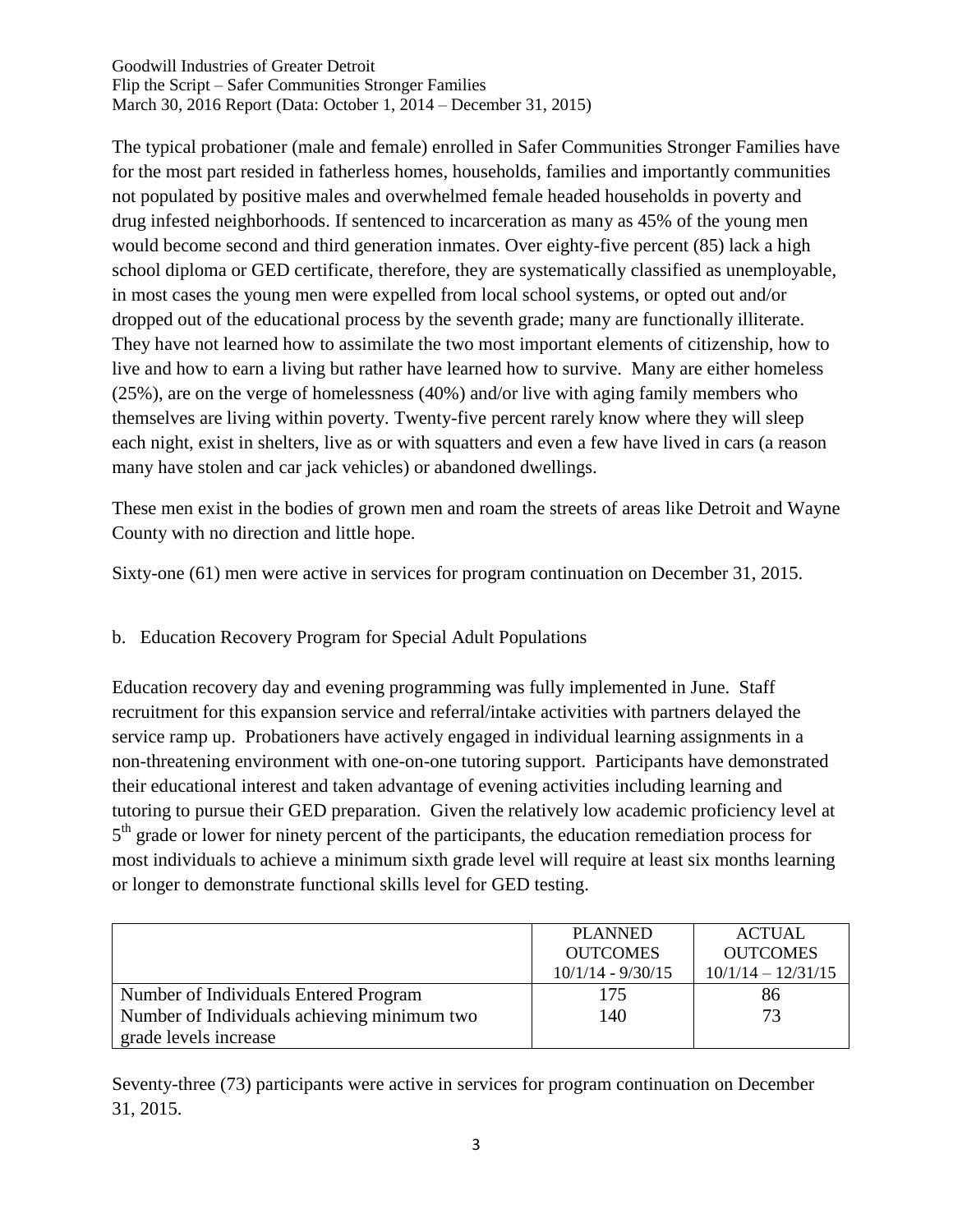#### c. Beyond Jobs Women's Program

This service component is designed to offer career development and continuing education for women, ages 16-29. The number of women diverted from incarceration within the target age group, has been significantly lower than planned. Discussions with correctional partners indicate the targeted age range limits the number of women eligible for referral due to many of the women who could benefit from program participation are older than age 29. The court judges have recommended modification of the age eligibility to include women ages 30-39 to realize any increased participant referrals from the courts in fiscal year 2016.

Typically the young women diverted are struggling single moms who were either influenced or led into criminal behavior by need, negative lifestyles, manipulative and abusive partners including family members or spiraling lifestyles as a result of previous sexual molestation, rape or domestic violence. Many either opted out or dropped out of educational process during their high school years, different from their male counterpart as a result of teenage pregnancies that eventually led to being kicked out of the family home and/or estrangement from their families who are entrapped by poverty. Finding themselves entrapped by the lure of a fast life tied to petty criminal behavior and drugs that escalated to multiple felony convictions, in a constant struggle to their children.

Absent the formal educational process for several years these women have become reliant on street which typically leads to criminal behavior, criminal activities and/or a criminal mindset and cognitive thinking process. In short the sale of drugs or criminality has become and is the only form of survival they have learned and know.

A small percentage of targeted women who have been diverted are borderline offenders who have systematically underachieved as a result of not having a high school diploma or GED where they can see beyond petty criminal behavior and constant short jail sentences. Without some forced intervention by the court these individuals who do have the innate tools but lack the seriousness and focus to complete their educational process will eventually end up in a State correctional institute over an extended period of time.

|                                                    | <b>PLANNED</b>      | <b>ACTUAL</b>        |
|----------------------------------------------------|---------------------|----------------------|
|                                                    | <b>OUTCOMES</b>     | <b>OUTCOMES</b>      |
|                                                    | $10/1/14 - 9/30/15$ | $10/1/14 - 12/31/15$ |
| Number Individuals Diverted by Third Circuit Court | 75                  | 16                   |
| Number of Program Completers                       | 60                  | 10                   |
| Number of Job Placements                           | 42                  |                      |
|                                                    |                     |                      |

A total 137 individuals were active in all program services continuation on December 31, 2015.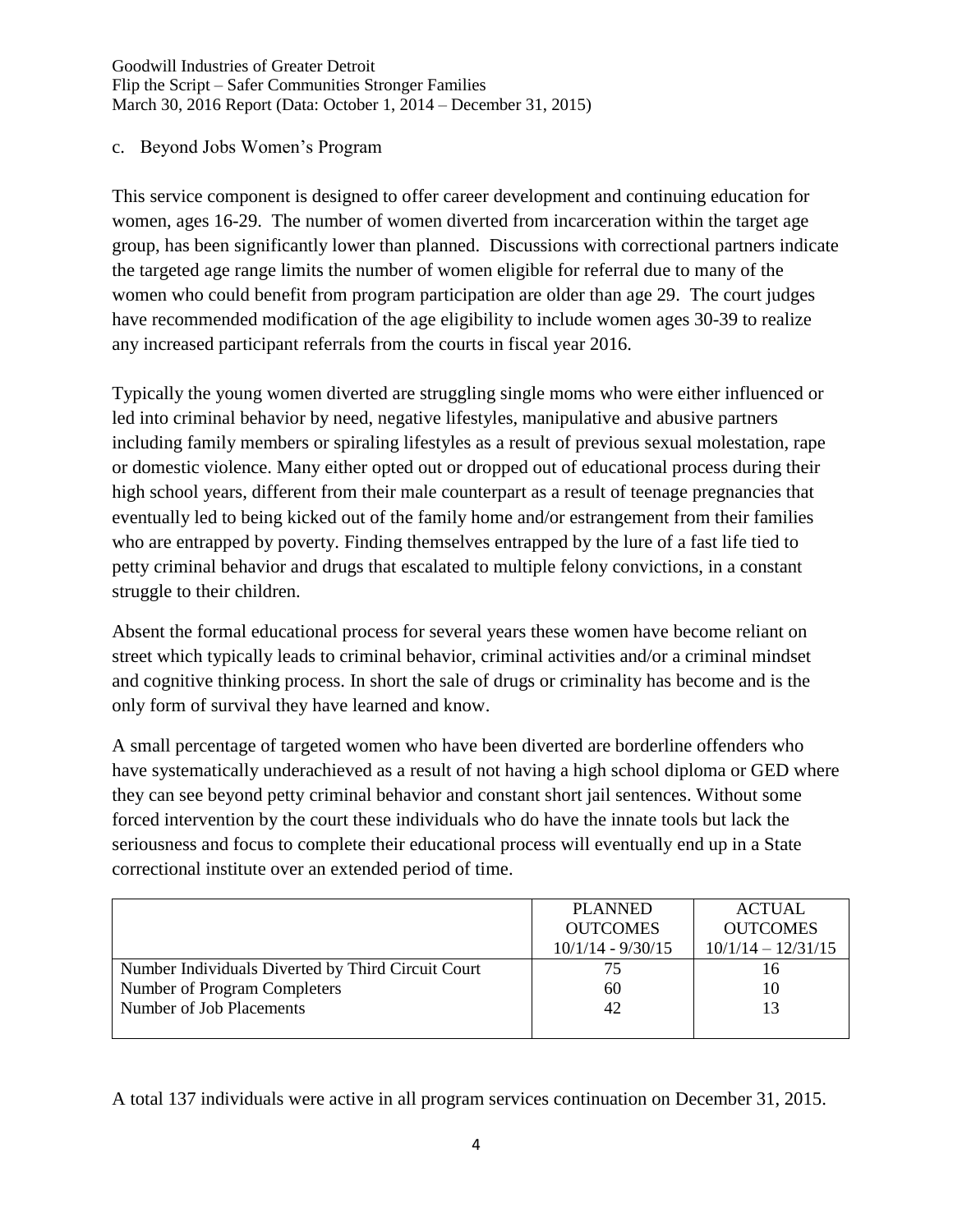#### Participants Satisfaction Measurement - All Components

Goodwill Industries' quality department conducted satisfaction evaluation measurement of all program completers. Participant's feedback was positive relative to their participation:

98% Rated Response – "I feel more confident to take control of my life." 99% Rated Response – "I have developed a plan to achieve my educational and career goals." 96% Rated Response – "I now know how to get and keep a job."

On Saturday, September 19, 2015, the SCSF participant achievements were celebrated with individual's families and supporters including Michigan Department of Corrections personnel.

#### Participants Challenges and Barriers Observations

- Sporadic attendance by 50-60% of male probationers who have a disbelief they will be incarcerated if they fail to participate in program.
- Probationers using visitations/appointments with probation agents to miss work or to leave work early (half days). Probationers attempt to use visits to see probation agents to miss and to avoid attending program. However, with the support of the probation officers to schedule accommodating appointment to support participants program, this issue been addressed.
- Nearly 60% of probationers are either homeless or on the verge of homelessness when they enroll in program.
- Nearly 89% of males have never worked a legitimate job. They have "no concept" of attendance and punctuality, respect for authority/workplace rules and how to handle directives and close supervision.
- Forty-eight percent of female probationers have never held a legitimate employment longer than 45 -60 days over three or four years.
- Participants test at low math, reading and language TABE test scores. Nearly 90% of males without their high school diploma and/or GED are functioning at less than  $6<sup>th</sup>$  grade level upon enrollment. Women probationers who lack a high school diploma or GED are functioning academically at or near  $7<sup>th</sup>$  grade.
- Over 70% of probationers are stressed and/or traumatized based on hunger and homelessness, or both. Many arrive for program hungry daily.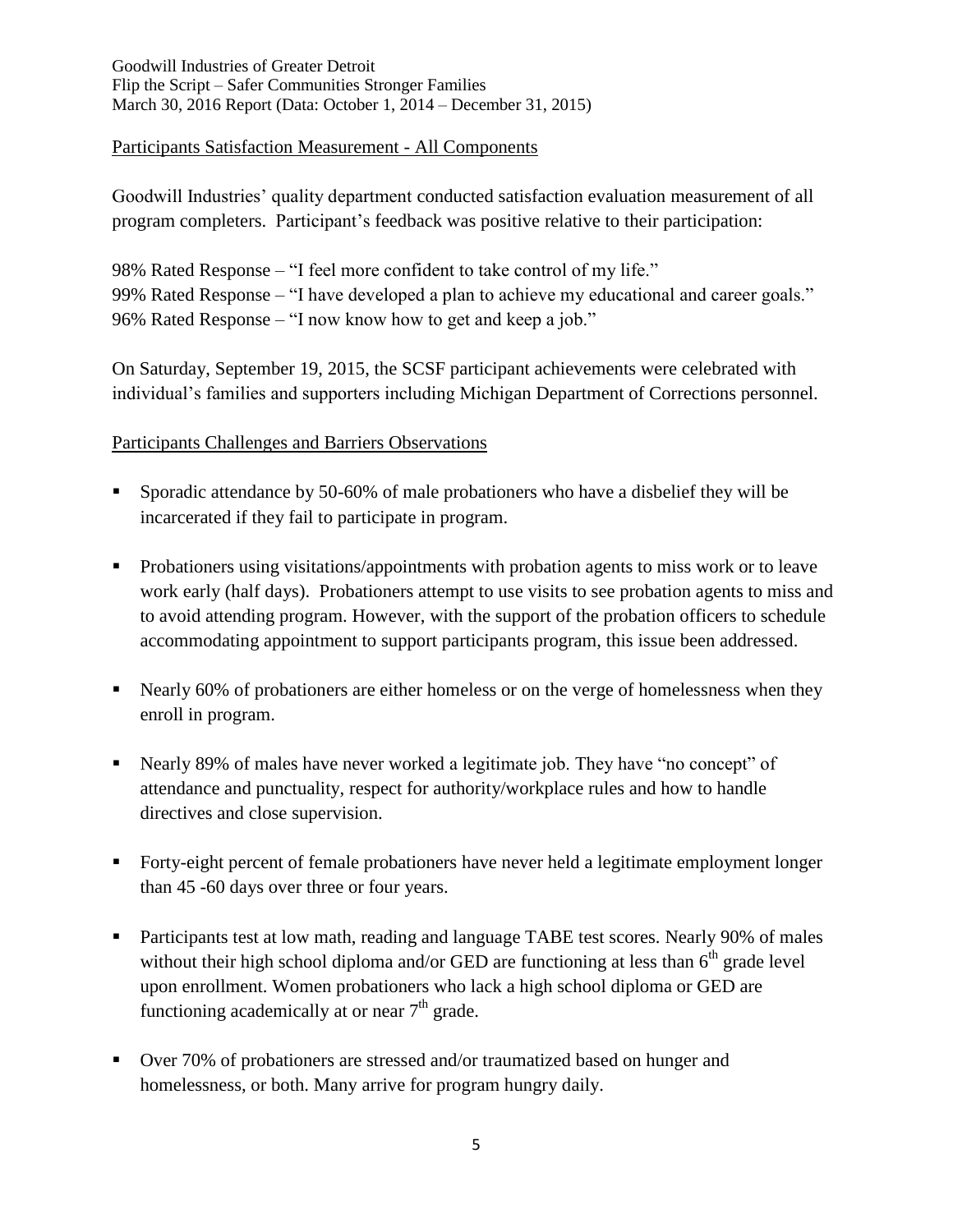- The cost and lack of day care is an issue for female probationers with children. The women financial subsidy for child care to attend programming.
- Many participants lacked basic clothing and toiletries (both male and female).
- Perceived severe mental health issues make it problematic for probationers to demonstrate their work readiness within 60-90 days. Yet their lifestyles and needs dictate and/or mandate a need for immediate employment.
- Poor interpersonal and personal relationships involving actual or the threat of domestic violence exist among 45-50% of male and female probationers.
- Typically a probationer requires two or more job placements before employment sustainability can be realized. Securing employers and employment opportunities with forgiving employers who are long on patience is a major challenge.

# What We Learned From Participants Engaged in Programming

A major difference between the diversionary population served and previous re-entry participants who demonstrated committed to participation in the Flip the Script program model was the poor and inconsistent attendance that impacts one's progress and 'buy in' to their life style changes. Probationers require more surveillance/monitoring and an engaged partnership with Michigan's Department of Corrections Probation Department along with strong court support. "They don't know what they don't know", that the program is just what is needed in their lives. Those that discover "what they don't know", usually remain engaged in the program six months or longer, after an initial struggle and acceptance of their life needs change. New strategies devised with Third Circuit Court, the Probation Department and Goodwill should improve attendance during the second project year.

Generally probationers lack the willingness of change where parolees and 'walk-in' voluntary Flip the Script, to be diverted from street life and loitering around bad elements daily. It is critical to note, for many diverted individuals the Safer Communities Stronger Families referral is the first time court ordered State supervised probationers have been directed to a structured environment to report where they can address court ordered mandates, and importantly individual deficiencies. The second significant project difference has been the high level of illiteracy and minor mental health challenges diverted probationers possess. Thereby, impacting the rate of participant program completion in the initial planned eight (8) -twelve (12) week curriculum; a 60% lower program completion rate and a slower learning process.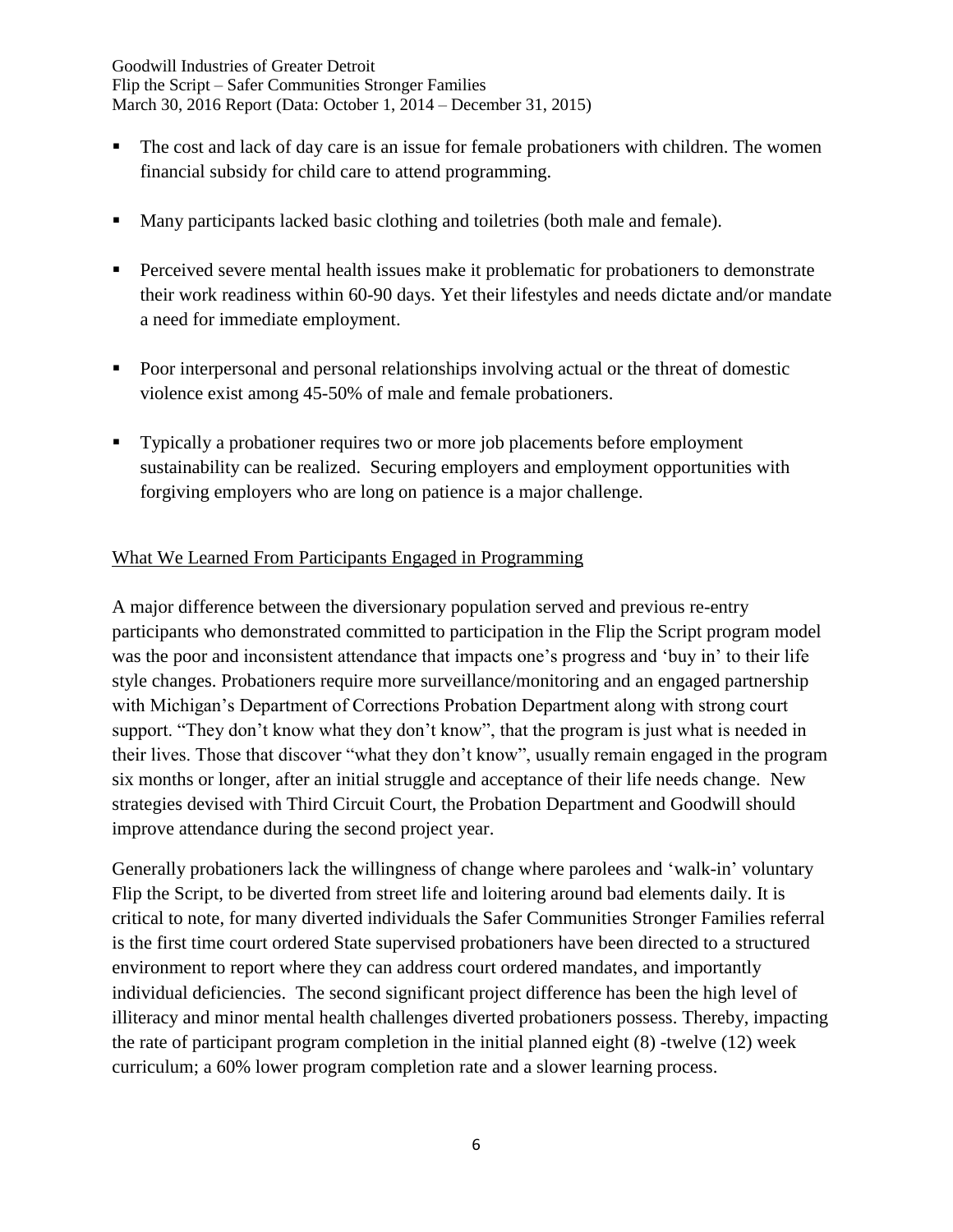Diverted probationers although in dire need of work, require more intense one-on-one engagement, mentorship, enhanced life and social skills instruction prior to any focus on academic achievement and pre-employment readiness training. Probationers need an additional 16-20 weeks up to six months minimum training to demonstrate life behavioral changes, readiness for gainful skills training and/or employment.

We are modifying the service design/delivery process to afford probationers deemed "not ready" for program completion an opportunity for paid transitional work experience participation while still being engaged and required to participate in daily training. The paid transitional work experience activity is a valuable work behavior change component within Flip the Script's service model.

Evidence has proven without addressing this programmatic difference work retention becomes erratic at best and "real" program completion is undermined.

Additional participant service involvement observations:

- When participant's physical hunger is addressed each day attendance improved.
- Probationers are overwhelmed initially but gradually enlightened by Flip the Script's evidence based "Rite of Passage" training. It impacts each person differently but impacts almost each person positively.
- The longer Goodwill's Flip the Script team can engage probationers the probability of program retention completion success increases. It typically requires 16 - weeks (two attempts at getting probationers to adhere to court orders) of intense engagement to gain probationers moderate cooperation after numerous phone calls, mailings and tracking via their probation agent. Typically when Goodwill successfully engages probationers for eight – twelve weeks or longer the likelihood positive measureable outcomes increases. Many probationers from a social and psychological aspect require enrollment into the program a second time to be open and receptive enough to comprehend and "buy-in" to change, and to become self-motivated. Most often the motivation is realized when they see and sense change in their peers and when they receive positive reinforcement from home or their social network.
- The collaborative relationship between Goodwill staff and the probation department support via the agents and the open lines of communication has significantly contributed to supporting probationers' program participation.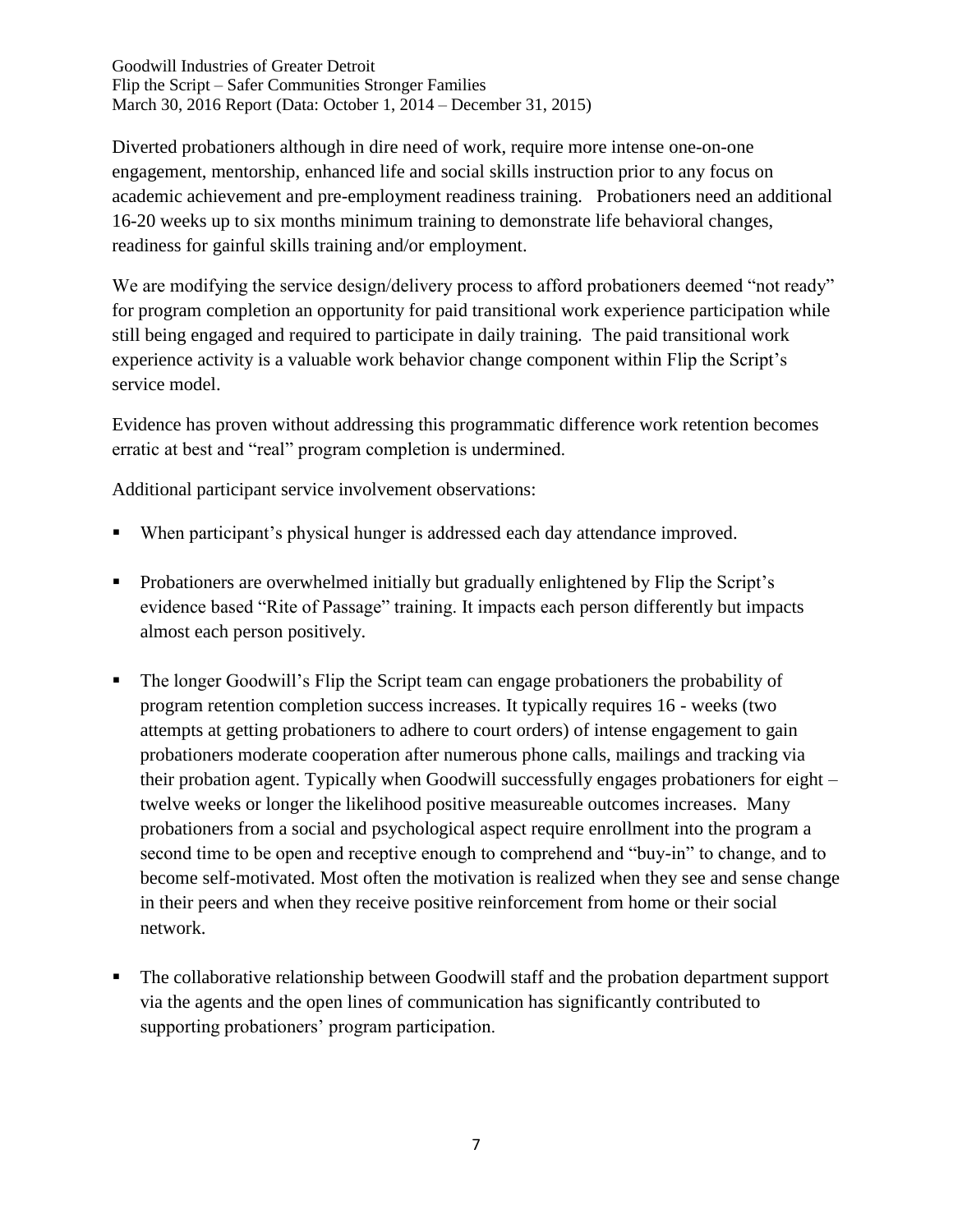- A program appearance by probation agents at the Flip the Script site creates a positive synergy for the probationers that offset the need for negative associations and negative extended family members.
- Participant's identification with Flip the Script, a well-known program that has "street credit", has provided a minor balance in offsetting a need to belong to something nonproductive, and the fear of eventually letting go of *"quasi"* gang and group affiliation.
- Individuals who are interested in obtaining their GED certification have learned to develop positive habits, they see Goodwill instructors and tutors as allies, as family, the first teachers who understand them and the actual physical class as a safe environment to address their academic deficiencies. When buy-in occurs and through group/peer intervention and support, grade levels have gradually improved.
- By week 12-16 there is noticeable excitement in each probationer including those struggling with mental health issues. They see Flip the Script as a place to go to get-away from the streets or as they term the "concrete jungle"!

## 2015-2016 Year Two Program Modifications to Enhance Participant Outcomes/Impact

The program team has considered the following modifications to enhance the service delivery process to support greater participant outcomes in fiscal year 2016:

- Modify the age of female probationers to 16-39 years of age to increase referrals for Beyond Jobs Women's component program participation.
- Third Circuit court orders and judges will support emphasis on mandatory daily attendance and punctuality, especially after post -employment start when high school diplomas and/or GED have not been achieved, probationers must participate in Education Recovery.
- Increase drop-in visits by probation officers to Goodwill at the beginning of each cohort (the initial 3-4 weeks). This creates among the probationers an expectation of continuation of visits.
- Arrange private transportation services for Education Recovery probationers traveling home during the evening late fall/winter months.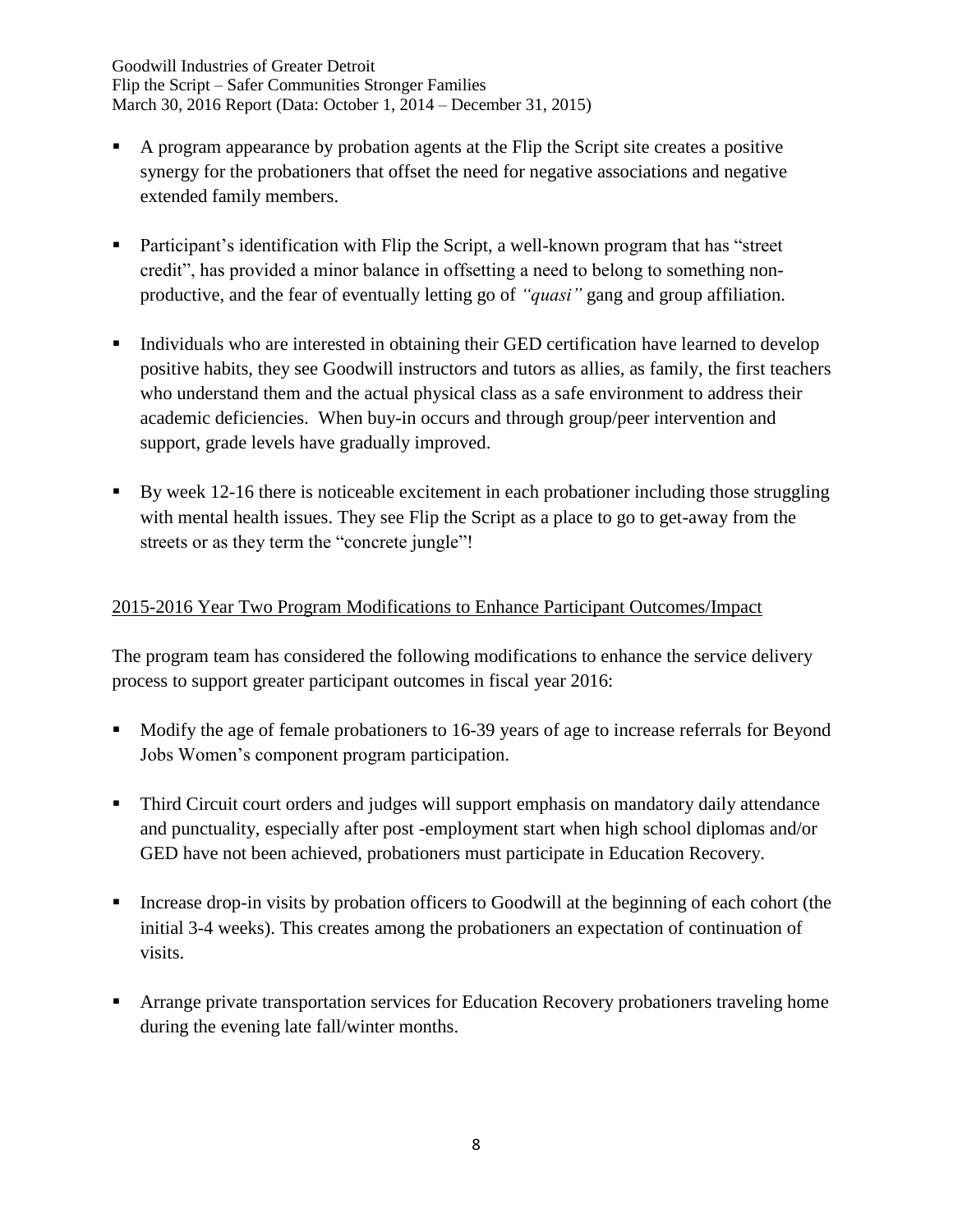# Fiscal Year One Program Budget

| October 1, 2014 thru September 30, 2015<br>MDOC / P.O.# 472N5500258<br><b>EMPLOYMENT &amp; TRAINING - SCSF</b><br>Actual<br><b>Budget</b><br><b>STAFF SALARIES</b><br>843,224<br>579,547<br>PAID LEAVE EXPENSE<br><b>HEALTH &amp; RETIREMENT</b><br>79,281<br>PAYROLL TAXES, ETC.<br>55,519<br>387,323<br><b>TOTAL COMPENSATION</b><br>714,347<br>1,230,547<br><b>PROFESSIONAL FEES</b><br>17,799<br>126,000<br><b>SUPPLIES</b><br>23,663<br>24,330<br>POSTAGE & SHIPPING<br>1,012<br>1,000<br><b>TELEPHONE</b><br>11,128<br>32,592<br><b>EQUIPMENT EXPENSES</b><br>45,729<br>64,800<br>PRINTING & PUBLICATIONS<br>13,425<br>8,002<br><b>TRAVEL EXPENSES</b><br>6,783<br>34,978<br>19,900<br><b>CONFERENCES &amp; MEETINGS</b><br>22,033<br>109,866<br>457,000<br><b>SUPPORT TO PARTICIPANTS</b><br><b>AWARDS &amp; GRANTS</b><br>10,875<br><b>TOTAL OTHER DIRECT EXPENSES</b><br>246,014<br>784,900<br><b>OCCUPANCY COSTS</b><br>141,186<br>182,800<br>PROGRAM MANAGEMENT COSTS<br>44,062<br>87,929<br>TOTAL PROGRAM EXPENSES<br>1,145,608<br>2,286,176<br><b>GENERAL MANAGEMENT COSTS</b><br>112,270<br>\$<br><b>TOTAL PROGRAM EXPENSES</b><br>\$<br>2,500,000<br>1,257,878 | <b>GOODWILL INDUSTRIES OF GREATER DETROIT</b> |         |
|-------------------------------------------------------------------------------------------------------------------------------------------------------------------------------------------------------------------------------------------------------------------------------------------------------------------------------------------------------------------------------------------------------------------------------------------------------------------------------------------------------------------------------------------------------------------------------------------------------------------------------------------------------------------------------------------------------------------------------------------------------------------------------------------------------------------------------------------------------------------------------------------------------------------------------------------------------------------------------------------------------------------------------------------------------------------------------------------------------------------------------------------------------------------------------|-----------------------------------------------|---------|
|                                                                                                                                                                                                                                                                                                                                                                                                                                                                                                                                                                                                                                                                                                                                                                                                                                                                                                                                                                                                                                                                                                                                                                               |                                               |         |
|                                                                                                                                                                                                                                                                                                                                                                                                                                                                                                                                                                                                                                                                                                                                                                                                                                                                                                                                                                                                                                                                                                                                                                               |                                               |         |
|                                                                                                                                                                                                                                                                                                                                                                                                                                                                                                                                                                                                                                                                                                                                                                                                                                                                                                                                                                                                                                                                                                                                                                               |                                               |         |
|                                                                                                                                                                                                                                                                                                                                                                                                                                                                                                                                                                                                                                                                                                                                                                                                                                                                                                                                                                                                                                                                                                                                                                               |                                               |         |
|                                                                                                                                                                                                                                                                                                                                                                                                                                                                                                                                                                                                                                                                                                                                                                                                                                                                                                                                                                                                                                                                                                                                                                               |                                               |         |
|                                                                                                                                                                                                                                                                                                                                                                                                                                                                                                                                                                                                                                                                                                                                                                                                                                                                                                                                                                                                                                                                                                                                                                               |                                               |         |
|                                                                                                                                                                                                                                                                                                                                                                                                                                                                                                                                                                                                                                                                                                                                                                                                                                                                                                                                                                                                                                                                                                                                                                               |                                               |         |
|                                                                                                                                                                                                                                                                                                                                                                                                                                                                                                                                                                                                                                                                                                                                                                                                                                                                                                                                                                                                                                                                                                                                                                               |                                               |         |
|                                                                                                                                                                                                                                                                                                                                                                                                                                                                                                                                                                                                                                                                                                                                                                                                                                                                                                                                                                                                                                                                                                                                                                               |                                               |         |
|                                                                                                                                                                                                                                                                                                                                                                                                                                                                                                                                                                                                                                                                                                                                                                                                                                                                                                                                                                                                                                                                                                                                                                               |                                               |         |
|                                                                                                                                                                                                                                                                                                                                                                                                                                                                                                                                                                                                                                                                                                                                                                                                                                                                                                                                                                                                                                                                                                                                                                               |                                               |         |
|                                                                                                                                                                                                                                                                                                                                                                                                                                                                                                                                                                                                                                                                                                                                                                                                                                                                                                                                                                                                                                                                                                                                                                               |                                               |         |
|                                                                                                                                                                                                                                                                                                                                                                                                                                                                                                                                                                                                                                                                                                                                                                                                                                                                                                                                                                                                                                                                                                                                                                               |                                               |         |
|                                                                                                                                                                                                                                                                                                                                                                                                                                                                                                                                                                                                                                                                                                                                                                                                                                                                                                                                                                                                                                                                                                                                                                               |                                               |         |
|                                                                                                                                                                                                                                                                                                                                                                                                                                                                                                                                                                                                                                                                                                                                                                                                                                                                                                                                                                                                                                                                                                                                                                               |                                               |         |
|                                                                                                                                                                                                                                                                                                                                                                                                                                                                                                                                                                                                                                                                                                                                                                                                                                                                                                                                                                                                                                                                                                                                                                               |                                               |         |
|                                                                                                                                                                                                                                                                                                                                                                                                                                                                                                                                                                                                                                                                                                                                                                                                                                                                                                                                                                                                                                                                                                                                                                               |                                               |         |
|                                                                                                                                                                                                                                                                                                                                                                                                                                                                                                                                                                                                                                                                                                                                                                                                                                                                                                                                                                                                                                                                                                                                                                               |                                               |         |
|                                                                                                                                                                                                                                                                                                                                                                                                                                                                                                                                                                                                                                                                                                                                                                                                                                                                                                                                                                                                                                                                                                                                                                               |                                               |         |
|                                                                                                                                                                                                                                                                                                                                                                                                                                                                                                                                                                                                                                                                                                                                                                                                                                                                                                                                                                                                                                                                                                                                                                               |                                               |         |
|                                                                                                                                                                                                                                                                                                                                                                                                                                                                                                                                                                                                                                                                                                                                                                                                                                                                                                                                                                                                                                                                                                                                                                               |                                               |         |
|                                                                                                                                                                                                                                                                                                                                                                                                                                                                                                                                                                                                                                                                                                                                                                                                                                                                                                                                                                                                                                                                                                                                                                               |                                               |         |
|                                                                                                                                                                                                                                                                                                                                                                                                                                                                                                                                                                                                                                                                                                                                                                                                                                                                                                                                                                                                                                                                                                                                                                               |                                               |         |
|                                                                                                                                                                                                                                                                                                                                                                                                                                                                                                                                                                                                                                                                                                                                                                                                                                                                                                                                                                                                                                                                                                                                                                               |                                               |         |
|                                                                                                                                                                                                                                                                                                                                                                                                                                                                                                                                                                                                                                                                                                                                                                                                                                                                                                                                                                                                                                                                                                                                                                               |                                               |         |
|                                                                                                                                                                                                                                                                                                                                                                                                                                                                                                                                                                                                                                                                                                                                                                                                                                                                                                                                                                                                                                                                                                                                                                               |                                               |         |
|                                                                                                                                                                                                                                                                                                                                                                                                                                                                                                                                                                                                                                                                                                                                                                                                                                                                                                                                                                                                                                                                                                                                                                               |                                               |         |
|                                                                                                                                                                                                                                                                                                                                                                                                                                                                                                                                                                                                                                                                                                                                                                                                                                                                                                                                                                                                                                                                                                                                                                               |                                               |         |
|                                                                                                                                                                                                                                                                                                                                                                                                                                                                                                                                                                                                                                                                                                                                                                                                                                                                                                                                                                                                                                                                                                                                                                               |                                               |         |
|                                                                                                                                                                                                                                                                                                                                                                                                                                                                                                                                                                                                                                                                                                                                                                                                                                                                                                                                                                                                                                                                                                                                                                               |                                               |         |
|                                                                                                                                                                                                                                                                                                                                                                                                                                                                                                                                                                                                                                                                                                                                                                                                                                                                                                                                                                                                                                                                                                                                                                               |                                               |         |
|                                                                                                                                                                                                                                                                                                                                                                                                                                                                                                                                                                                                                                                                                                                                                                                                                                                                                                                                                                                                                                                                                                                                                                               |                                               | 213,824 |
|                                                                                                                                                                                                                                                                                                                                                                                                                                                                                                                                                                                                                                                                                                                                                                                                                                                                                                                                                                                                                                                                                                                                                                               |                                               |         |
|                                                                                                                                                                                                                                                                                                                                                                                                                                                                                                                                                                                                                                                                                                                                                                                                                                                                                                                                                                                                                                                                                                                                                                               |                                               |         |
|                                                                                                                                                                                                                                                                                                                                                                                                                                                                                                                                                                                                                                                                                                                                                                                                                                                                                                                                                                                                                                                                                                                                                                               |                                               |         |
|                                                                                                                                                                                                                                                                                                                                                                                                                                                                                                                                                                                                                                                                                                                                                                                                                                                                                                                                                                                                                                                                                                                                                                               |                                               |         |
|                                                                                                                                                                                                                                                                                                                                                                                                                                                                                                                                                                                                                                                                                                                                                                                                                                                                                                                                                                                                                                                                                                                                                                               |                                               |         |